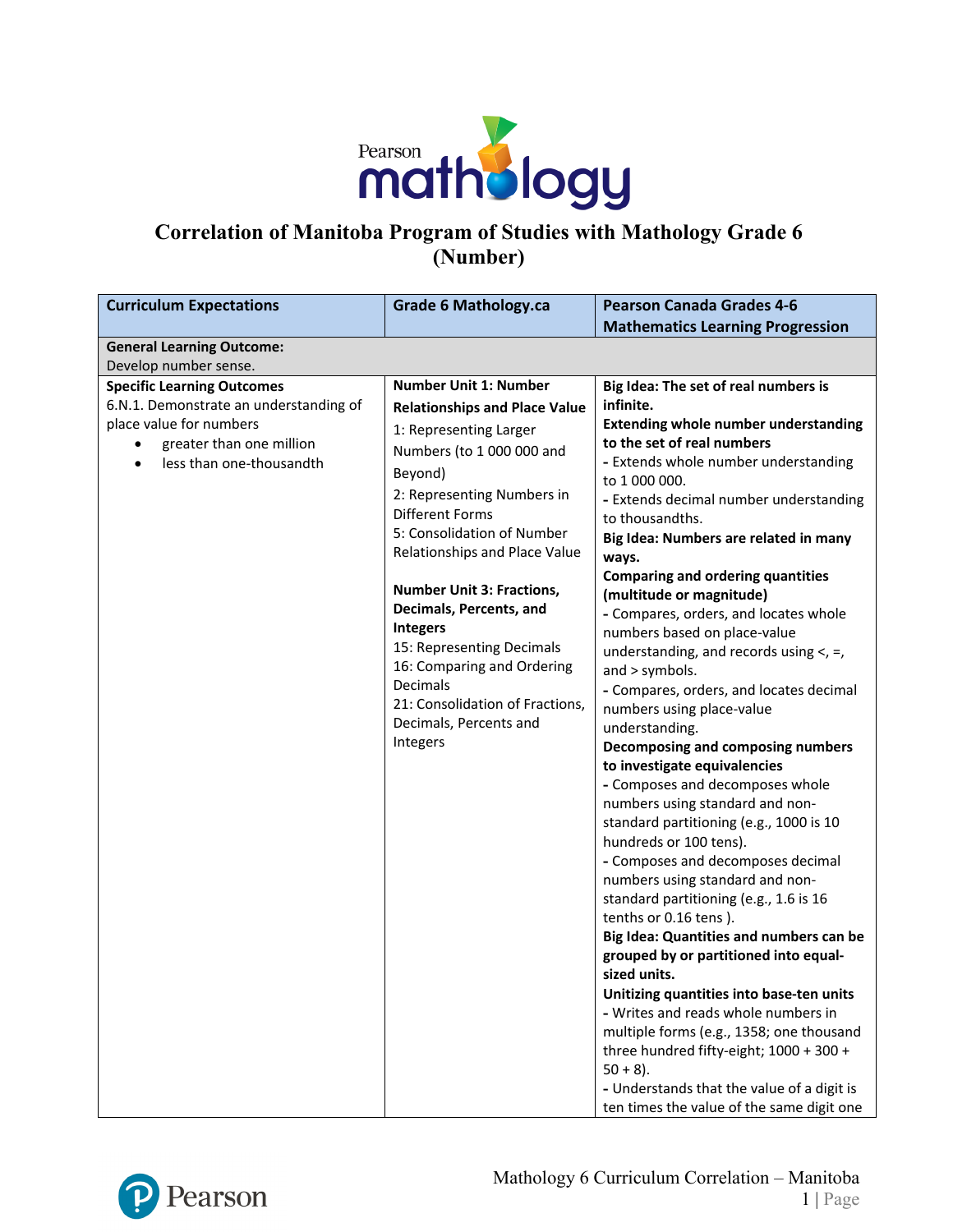|                                                                                                                                                                                                            |                                                                                                                                                                                                               | place to the right.<br>- Understands that the value of a digit is<br>one-tenth the value of the same digit one<br>place to the left.<br>- Writes and reads decimal numbers in<br>multiple forms (e.g., numerals, number<br>names, expanded form).                                                                                                                                                                                                                                                                                                                                                                                                                                                                                                                                                 |
|------------------------------------------------------------------------------------------------------------------------------------------------------------------------------------------------------------|---------------------------------------------------------------------------------------------------------------------------------------------------------------------------------------------------------------|---------------------------------------------------------------------------------------------------------------------------------------------------------------------------------------------------------------------------------------------------------------------------------------------------------------------------------------------------------------------------------------------------------------------------------------------------------------------------------------------------------------------------------------------------------------------------------------------------------------------------------------------------------------------------------------------------------------------------------------------------------------------------------------------------|
| 6.N.2. Solve problems involving large                                                                                                                                                                      | Number Unit 2: Fluency with                                                                                                                                                                                   | Big Idea: Quantities and numbers can be                                                                                                                                                                                                                                                                                                                                                                                                                                                                                                                                                                                                                                                                                                                                                           |
| numbers, using technology.                                                                                                                                                                                 | <b>Whole Numbers</b><br>6: Solving Problems with<br><b>Whole Numbers</b><br>7: Estimating Reasonableness<br>of Solutions<br>9: Mental Math Strategies<br>12: Consolidation of Fluency<br>with Whole Numbers   | operated on to determine how many<br>and how much.<br>Developing conceptual meaning of<br>operations<br>- Extends whole number computation<br>models to larger numbers<br>Developing fluency of operations<br>- Solves whole number computation<br>using efficient strategies (e.g., mental<br>computation, algorithms, calculating cost                                                                                                                                                                                                                                                                                                                                                                                                                                                          |
|                                                                                                                                                                                                            |                                                                                                                                                                                                               | of transactions and change owing, saving<br>money to make a purchase).                                                                                                                                                                                                                                                                                                                                                                                                                                                                                                                                                                                                                                                                                                                            |
| 6.N.3. Demonstrate an understanding of                                                                                                                                                                     | <b>Number Unit 1: Number</b>                                                                                                                                                                                  | Big Idea: Numbers are related in many                                                                                                                                                                                                                                                                                                                                                                                                                                                                                                                                                                                                                                                                                                                                                             |
| factors and multiples by<br>determining multiples and<br>factors of numbers less than 100<br>identifying prime and composite<br>$\bullet$<br>numbers<br>solving problems involving<br>factors or multiples | <b>Relationships and Place Value</b><br>3: Identifying Factors and<br><b>Multiples</b><br>4: Identifying Prime and<br><b>Composite Numbers</b><br>5: Consolidation of Number<br>Relationships and Place Value | ways.<br>Decomposing and composing numbers<br>to investigate equivalencies<br>- Decomposes numbers into prime<br>factors.<br>Big Idea: Quantities and numbers can be<br>operated on to determine how many<br>and how much.<br>Investigating number and arithmetic<br>properties<br>- Determines whether one number is a<br>multiple of any one-digit number.<br>- Examines and classifies whole numbers<br>based on their properties (e.g., even/odd;<br>prime; composite; divisible by 2, 5, and<br>$10$ ).<br>- Generates multiples and factors for<br>numbers using flexible strategies.<br>- Distinguishes between and investigates<br>properties of prime and composite<br>numbers (e.g., prime factorization).<br>Developing fluency of operations<br>- Fluently recalls multiplication and |
| 6.N.4. Relate improper fractions to mixed                                                                                                                                                                  | <b>Number Unit 3: Fractions,</b>                                                                                                                                                                              | division facts to 100.<br>Big Idea: Numbers are related in many                                                                                                                                                                                                                                                                                                                                                                                                                                                                                                                                                                                                                                                                                                                                   |
| numbers.                                                                                                                                                                                                   | Decimals, Percents, and<br><b>Integers</b><br>13: Representing Fractions<br>14: Comparing and Ordering<br>Fractions                                                                                           | ways.<br><b>Comparing and ordering quantities</b><br>(multitude or magnitude)<br>- Compares, orders, and locates fractions<br>using flexible strategies (e.g., comparing<br>models; creating common denominators                                                                                                                                                                                                                                                                                                                                                                                                                                                                                                                                                                                  |

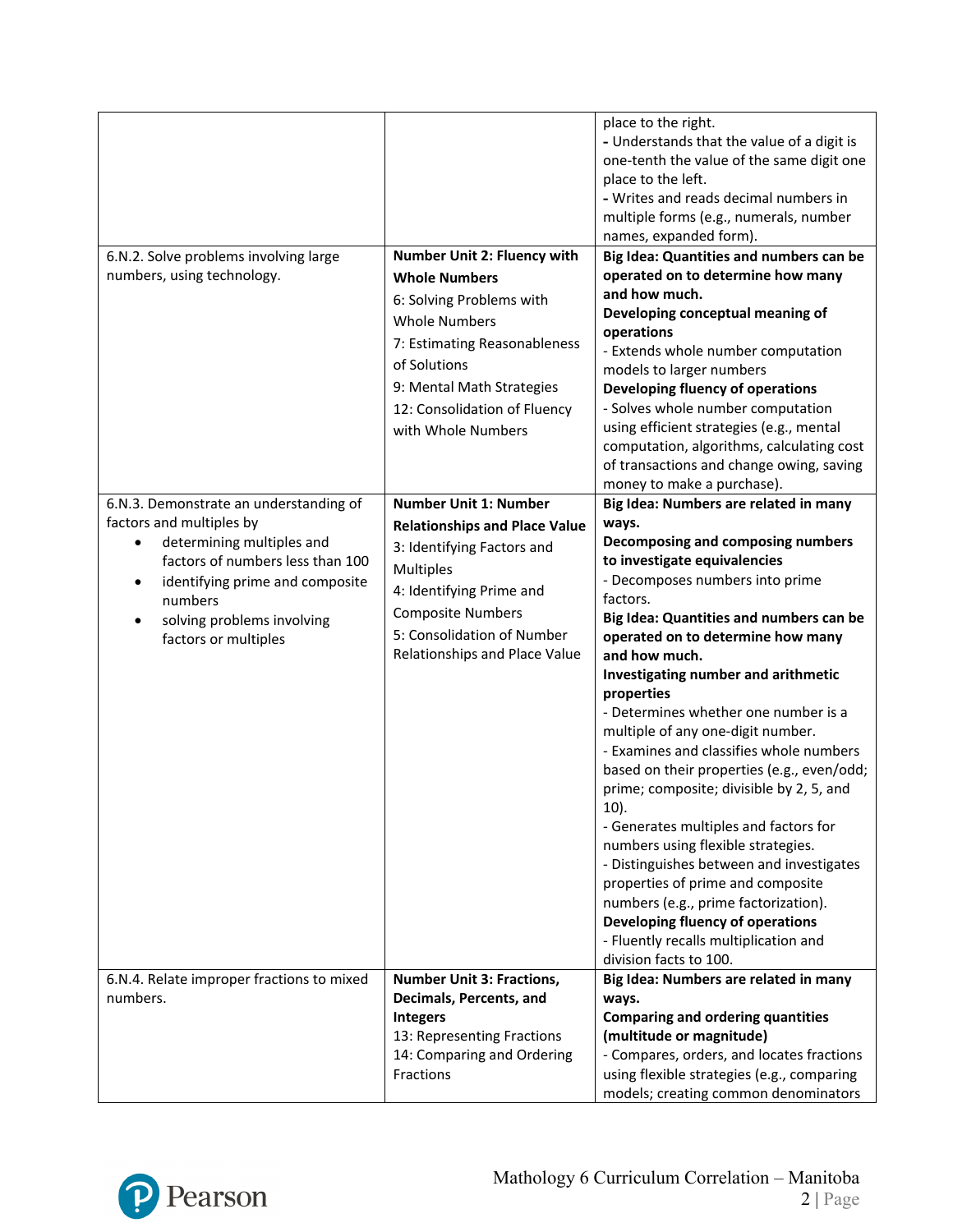|                                                                                                                                                                                                                                                                                                                                                                                            | 21: Consolidation of Fractions,<br>Decimals, Percents and<br>Integers                                                                                                                                                                                 | or numerators).<br><b>Estimating quantities and numbers</b><br>- Estimates the size and magnitude of<br>fractions by comparing to benchmarks.<br>Decomposing and composing numbers<br>to investigate equivalencies<br>- Models equivalent forms of improper<br>fractions and mixed numbers using<br>flexible strategies.                                                    |
|--------------------------------------------------------------------------------------------------------------------------------------------------------------------------------------------------------------------------------------------------------------------------------------------------------------------------------------------------------------------------------------------|-------------------------------------------------------------------------------------------------------------------------------------------------------------------------------------------------------------------------------------------------------|-----------------------------------------------------------------------------------------------------------------------------------------------------------------------------------------------------------------------------------------------------------------------------------------------------------------------------------------------------------------------------|
| 6.N.5. Demonstrate an understanding of<br>ratio, concretely, pictorially, and<br>symbolically.                                                                                                                                                                                                                                                                                             | Number Unit 2: Fluency with<br><b>Whole Numbers</b><br>11: Exploring Ratios<br>12: Consolidation of Fluency<br>with Whole Numbers                                                                                                                     | Big Idea: Numbers are related in many<br>ways.<br>Using ratios, rates, proportions, and<br>percents creates a relationship between<br>quantities<br>- Understands the concept of ratio as a<br>relationship between two quantities<br>(e.g., 3 wins to 2 losses).                                                                                                           |
| 6.N.6. Demonstrate an understanding of<br>percent (limited to whole numbers),<br>concretely, pictorially, and symbolically.                                                                                                                                                                                                                                                                | <b>Number Unit 3: Fractions,</b><br>Decimals, Percents, and<br><b>Integers</b><br>18: Relating Fractions,<br>Decimals, and Percents<br>21: Consolidation of Fractions,<br>Decimals, Percents and<br>Integers                                          | Big Idea: Numbers are related in many<br>ways.<br>Decomposing and composing numbers<br>to investigate equivalencies<br>- Models and explains the relationships<br>among fractions, decimals, and percents.<br>- Translates flexibly between<br>representations.                                                                                                             |
| 6.N.7. Demonstrate an understanding of<br>integers, concretely, pictorially, and<br>symbolically.                                                                                                                                                                                                                                                                                          | <b>Number Unit 3: Fractions,</b><br>Decimals, Percents, and<br><b>Integers</b><br>19: Representing Integers<br>20: Comparing and Ordering<br>Integers<br>21: Consolidation of Fractions,<br>Decimals, Percents and<br>Integers                        | Big Idea: The set of real numbers is<br>infinite<br><b>Extending whole number understanding</b><br>to the set of real numbers<br>- Extends whole number understanding<br>to negative numbers.                                                                                                                                                                               |
| 6.N.8. Demonstrate an understanding of<br>multiplication and division of decimals<br>(involving 1-digit whole-number<br>multipliers, 1-digit natural number<br>divisors, and multipliers and divisors that<br>are multiples of 10), concretely,<br>pictorially, and symbolically, by<br>using personal strategies<br>using the standard algorithms<br>using estimation<br>solving problems | <b>Number Unit 4: Operations</b><br>with Fractions and Decimals<br>22: Multiplying Decimals by 1-<br><b>Digit Numbers</b><br>24: Dividing Decimals by 1-<br><b>Digit Numbers</b><br>30: Consolidation of<br>Operations with Fractions and<br>Decimals | Big Idea: Quantities and numbers can be<br>operated on to determine how many<br>and how much.<br>Developing conceptual meaning of<br>operations<br>- Demonstrates an understanding of<br>decimal number computation through<br>modelling and flexible strategies.<br>Developing fluency of operations<br>- Solves decimal number computation<br>using efficient strategies. |

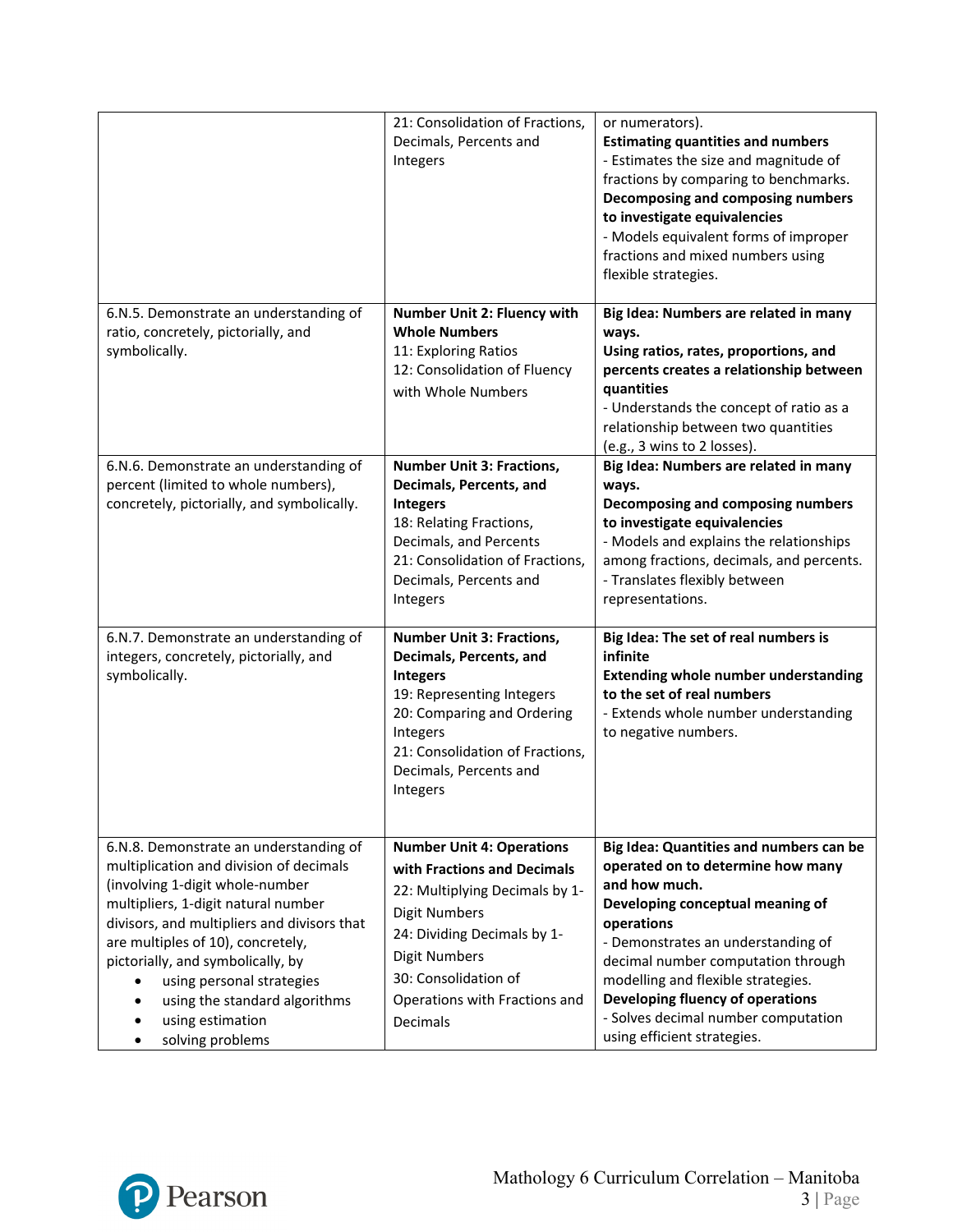| 6.N.9. Explain and apply the order of<br>operations, excluding exponents (limited<br>to whole numbers). | <b>Number Unit 2: Fluency with</b><br><b>Whole Numbers</b><br>8: The Order of Operations<br>12: Consolidation of Fluency<br>with Whole Numbers | Big Idea: Quantities and numbers can be<br>operated on to determine how many<br>and how much.<br>Investigating number and arithmetic<br>properties<br>- Applies order of operations for whole<br>numbers and explains the effect when<br>order is not followed. |
|---------------------------------------------------------------------------------------------------------|------------------------------------------------------------------------------------------------------------------------------------------------|-----------------------------------------------------------------------------------------------------------------------------------------------------------------------------------------------------------------------------------------------------------------|
|---------------------------------------------------------------------------------------------------------|------------------------------------------------------------------------------------------------------------------------------------------------|-----------------------------------------------------------------------------------------------------------------------------------------------------------------------------------------------------------------------------------------------------------------|

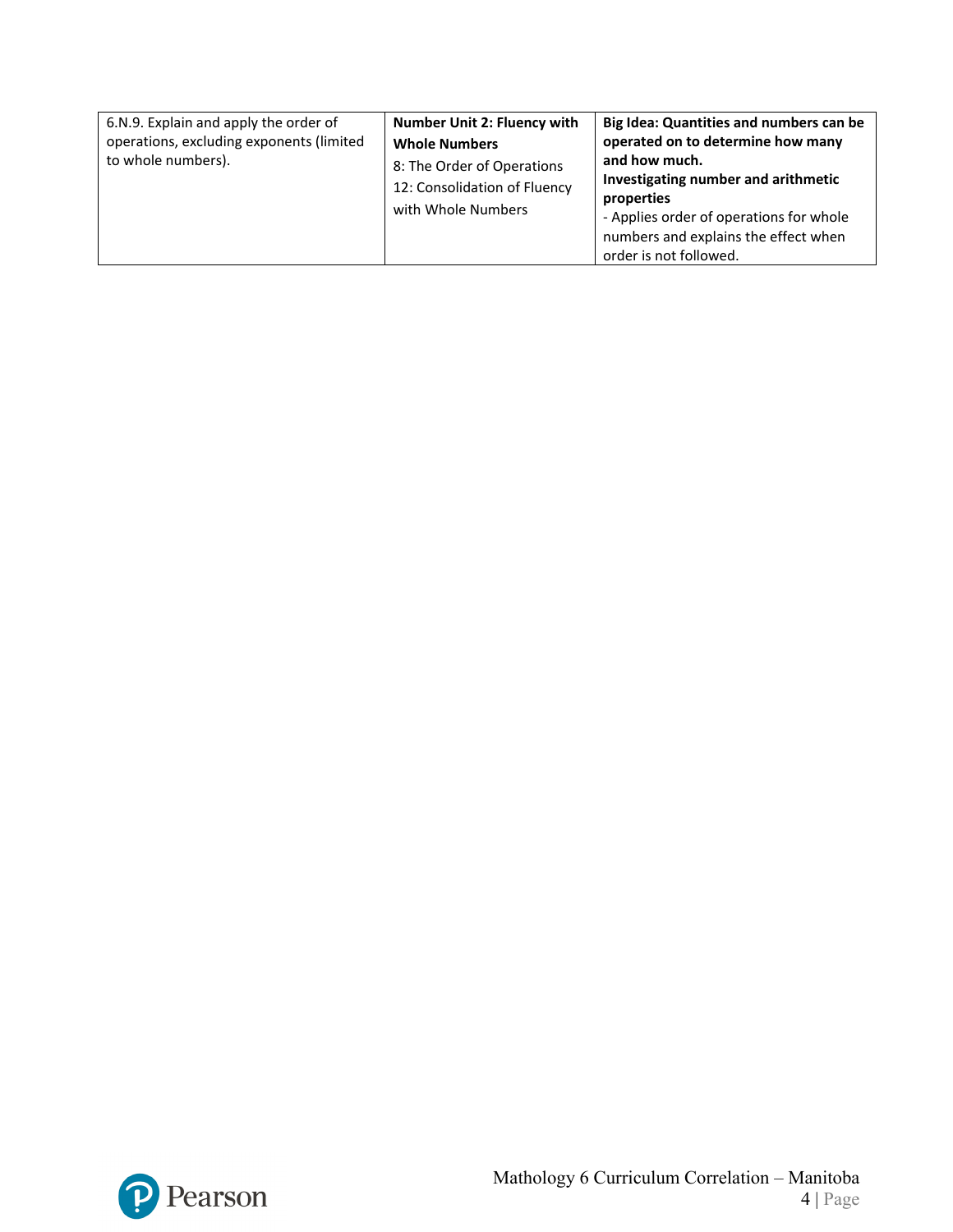

#### **Correlation of Manitoba Program of Studies with Mathology Grade 6 (Patterns and Relations: Patterns)**

| <b>Curriculum Expectations</b>                         | <b>Grade 6 Mathology.ca</b>          | <b>Pearson Canada Grades 4-6</b>                                                    |
|--------------------------------------------------------|--------------------------------------|-------------------------------------------------------------------------------------|
|                                                        |                                      | <b>Mathematics Learning Progression</b>                                             |
| <b>General Learning Outcome:</b>                       |                                      |                                                                                     |
| Use patterns to describe the world and solve problems. |                                      |                                                                                     |
| <b>Specific Learning Outcomes</b>                      | <b>Patterning Unit 1: Patterning</b> | Big Idea: Regularity and repetition form                                            |
| 6.PR.1. Demonstrate an understanding of                | 1: Investigating Patterns and        | patterns that can be generalized and                                                |
| the relationships within tables of values              | Relationships in Tables and          | predicted mathematically.                                                           |
| to solve problems.                                     | Graphs                               | Representing patterns, relations, and                                               |
|                                                        | 2: Solving Problems                  | functions                                                                           |
|                                                        |                                      | - Represents a numeric or shape pattern                                             |
|                                                        | 4: Consolidation of                  | using a table of values by pairing the                                              |
|                                                        | Patterning                           | term value with a term number.                                                      |
|                                                        |                                      | - Represents a mathematical context or                                              |
|                                                        |                                      | problem with expressions and equations                                              |
|                                                        |                                      | using variables to represent unknowns.                                              |
|                                                        |                                      | Generalizing and analyzing patterns,                                                |
|                                                        |                                      | relations, and functions                                                            |
|                                                        |                                      | - Explains the rule for numeric patterns<br>including the starting point and change |
|                                                        |                                      | (e.g., given: 16, 22, 28, 34,  Start at 16                                          |
|                                                        |                                      | and add 6 each time).                                                               |
|                                                        |                                      | - Describes numeric and shape patterns                                              |
|                                                        |                                      | using words and numbers.                                                            |
|                                                        |                                      | - Predicts the value of a given element in                                          |
|                                                        |                                      | a numeric or shape pattern using                                                    |
|                                                        |                                      | pattern rules.                                                                      |
|                                                        |                                      | - Describes the relationship between                                                |
|                                                        |                                      | two numeric patterns (e.g., for every 4                                             |
|                                                        |                                      | steps, she travels 3 metres).                                                       |
| 6.PR.2 Represent and describe patterns                 | <b>Patterning Unit 1: Patterning</b> | Big Idea: Regularity and repetition form                                            |
| and relationships using graphs and                     | 1: Investigating Patterns and        | patterns that can be generalized and                                                |
| tables.                                                | Relationships in Tables and          | predicted mathematically.                                                           |
|                                                        | Graphs                               | Representing patterns, relations, and                                               |
|                                                        | 2: Solving Problems                  | functions                                                                           |
|                                                        |                                      | - Represents a numeric or shape pattern                                             |
|                                                        | 4: Consolidation of                  | using a table of values by pairing the                                              |
|                                                        | Patterning                           | term value with a term number.                                                      |
|                                                        |                                      | - Represents a mathematical context or                                              |
|                                                        |                                      | problem with expressions and equations                                              |
|                                                        |                                      | using variables to represent unknowns.                                              |
|                                                        |                                      | Generalizing and analyzing patterns,                                                |
|                                                        |                                      | relations, and functions                                                            |

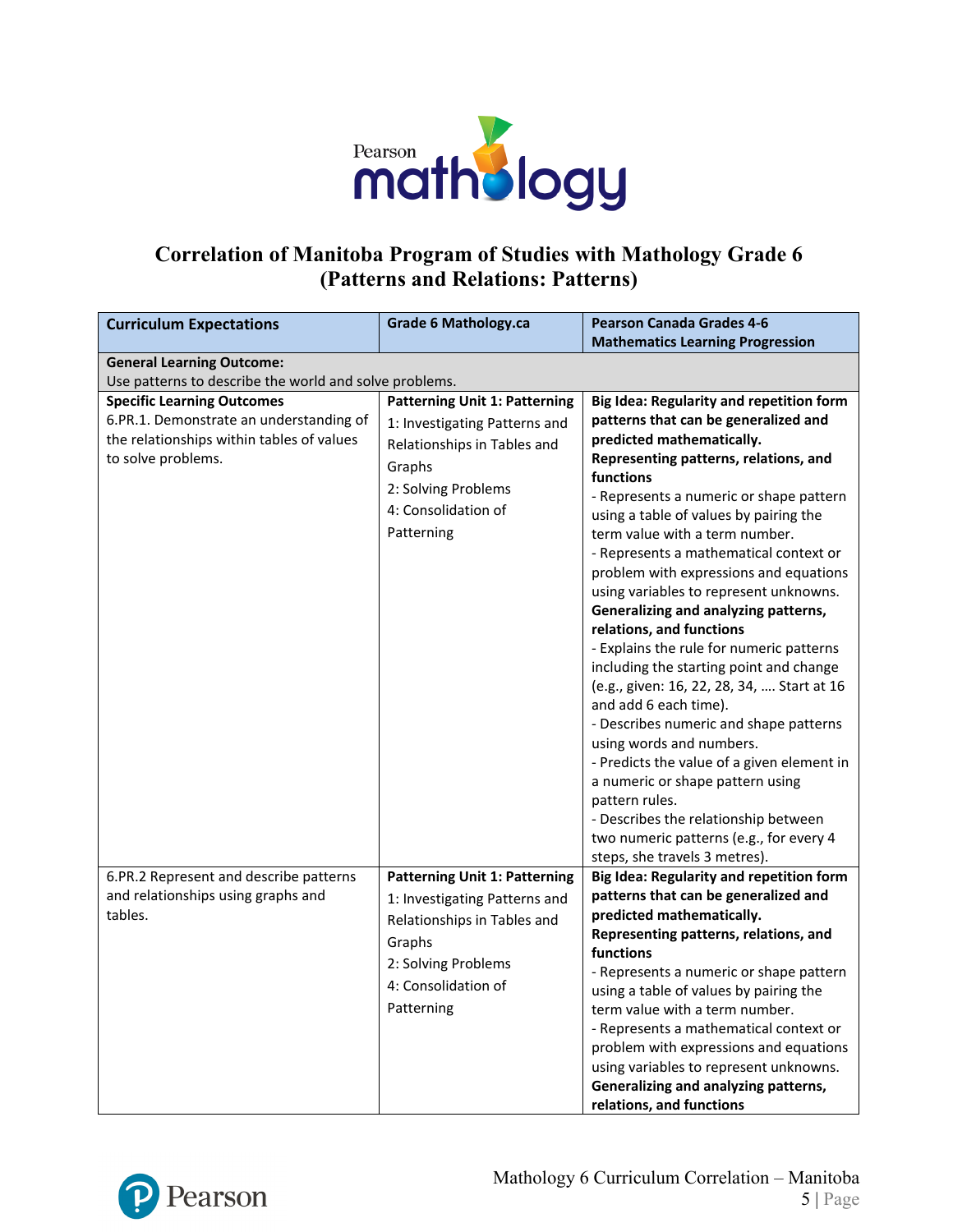| - Explains the rule for numeric patterns   |
|--------------------------------------------|
|                                            |
| including the starting point and change    |
| (e.g., given: 16, 22, 28, 34,  Start at 16 |
| and add 6 each time).                      |
| - Describes numeric and shape patterns     |
| using words and numbers.                   |
| - Predicts the value of a given element in |
| a numeric or shape pattern using           |
| pattern rules.                             |
| - Describes the relationship between       |
| two numeric patterns (e.g., for every 4    |
| steps, she travels 3 metres).              |

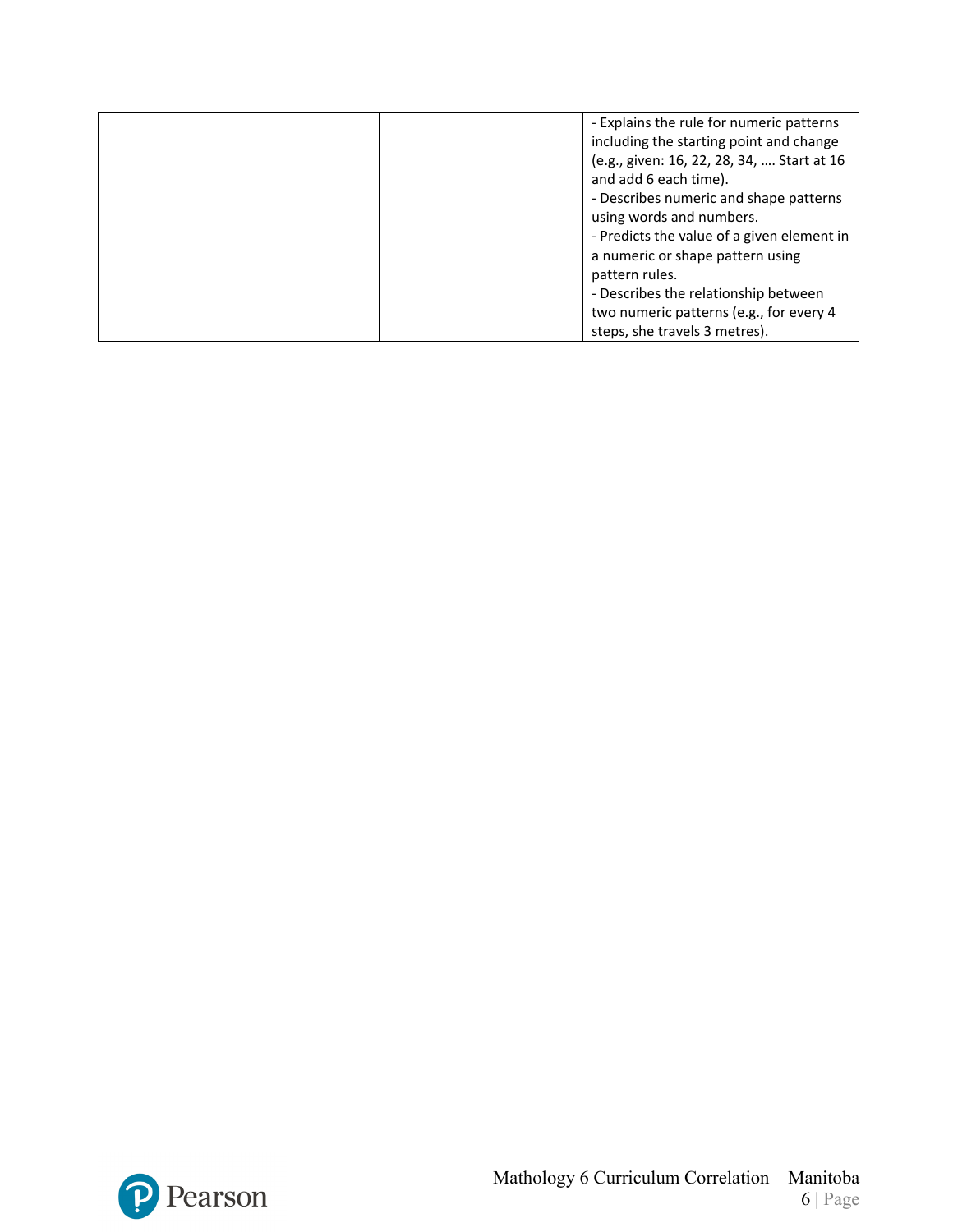

### **Correlation of Manitoba Program of Studies with Mathology Grade 6 (Patterns and Relations: Variables and Equations)**

| <b>Curriculum Expectations</b>                                                                                                                                                                                                                 | <b>Grade 6 Mathology.ca</b>                                                                                                                                                                                                                                                                                                                                                         | <b>Pearson Canada Grades 4-6</b>                                                                                                                                                                                                                                                                                                                                                                                                                                                                                                                                                                                                                                                                                                                                                                                                                                                                                                                                                                                                 |
|------------------------------------------------------------------------------------------------------------------------------------------------------------------------------------------------------------------------------------------------|-------------------------------------------------------------------------------------------------------------------------------------------------------------------------------------------------------------------------------------------------------------------------------------------------------------------------------------------------------------------------------------|----------------------------------------------------------------------------------------------------------------------------------------------------------------------------------------------------------------------------------------------------------------------------------------------------------------------------------------------------------------------------------------------------------------------------------------------------------------------------------------------------------------------------------------------------------------------------------------------------------------------------------------------------------------------------------------------------------------------------------------------------------------------------------------------------------------------------------------------------------------------------------------------------------------------------------------------------------------------------------------------------------------------------------|
|                                                                                                                                                                                                                                                |                                                                                                                                                                                                                                                                                                                                                                                     |                                                                                                                                                                                                                                                                                                                                                                                                                                                                                                                                                                                                                                                                                                                                                                                                                                                                                                                                                                                                                                  |
|                                                                                                                                                                                                                                                |                                                                                                                                                                                                                                                                                                                                                                                     |                                                                                                                                                                                                                                                                                                                                                                                                                                                                                                                                                                                                                                                                                                                                                                                                                                                                                                                                                                                                                                  |
| <b>General Learning Outcome:</b><br>Represent algebraic expressions in multiple ways.<br><b>Specific Learning Outcomes</b><br>6.PR.3. Represent generalizations arising<br>from number relationships using<br>equations with letter variables. | <b>Patterning Unit 2: Variables</b><br>and Equations<br>6: Investigating Equality in<br>Equations<br>7: Representing<br><b>Generalizations in Patterns</b><br>10: Consolidation of Variables<br>and Equations<br><b>Measurement Unit 1A:</b><br>Perimeter, Area, Volume, and<br>Capacity<br>1: Determining the Perimeter<br>of Polygons<br>2: Determining the Area of<br>Rectangles | <b>Mathematics Learning Progression</b><br>Big Idea: Patterns and relations can be<br>represented with symbols, equations,<br>and expressions.<br>Using variables, algebraic expressions,<br>and equations to represent<br>mathematical relations<br>- Understands an unknown quantity<br>(i.e., variable) may be represented by a<br>symbol or letter (e.g., $13 - \square = 8$ ; $4n =$<br>12).<br>- Flexibly uses symbols and letters to<br>represent unknown quantities in<br>equations (e.g., knows that $4 + \square = 7$ ; $4 +$<br>$x = 7$ ; and $4 + y = 7$ all represent the<br>same equation with $\Box$ , x, and y<br>representing the same value).<br>- Interprets and writes algebraic<br>expressions (e.g., 2n means two times a<br>number; subtracting a number from 7<br>can be written as $7 - n$ ).<br>- Understands a variable as a changing<br>quantity (e.g., 5s, where s can be any<br>value).<br>- Uses expressions and equations with<br>variables to represent generalized<br>relations and algorithms |
|                                                                                                                                                                                                                                                |                                                                                                                                                                                                                                                                                                                                                                                     | $(e.g., P = 2l + 2w).$<br>Big Idea: Assigning a unit to a                                                                                                                                                                                                                                                                                                                                                                                                                                                                                                                                                                                                                                                                                                                                                                                                                                                                                                                                                                        |
|                                                                                                                                                                                                                                                |                                                                                                                                                                                                                                                                                                                                                                                     | continuous attribute allows us to<br>measure and make comparisons.<br>Understanding relationships among                                                                                                                                                                                                                                                                                                                                                                                                                                                                                                                                                                                                                                                                                                                                                                                                                                                                                                                          |
|                                                                                                                                                                                                                                                |                                                                                                                                                                                                                                                                                                                                                                                     | measured units<br>- Develops and generalizes strategies to<br>compute area and perimeter of<br>rectangles.                                                                                                                                                                                                                                                                                                                                                                                                                                                                                                                                                                                                                                                                                                                                                                                                                                                                                                                       |

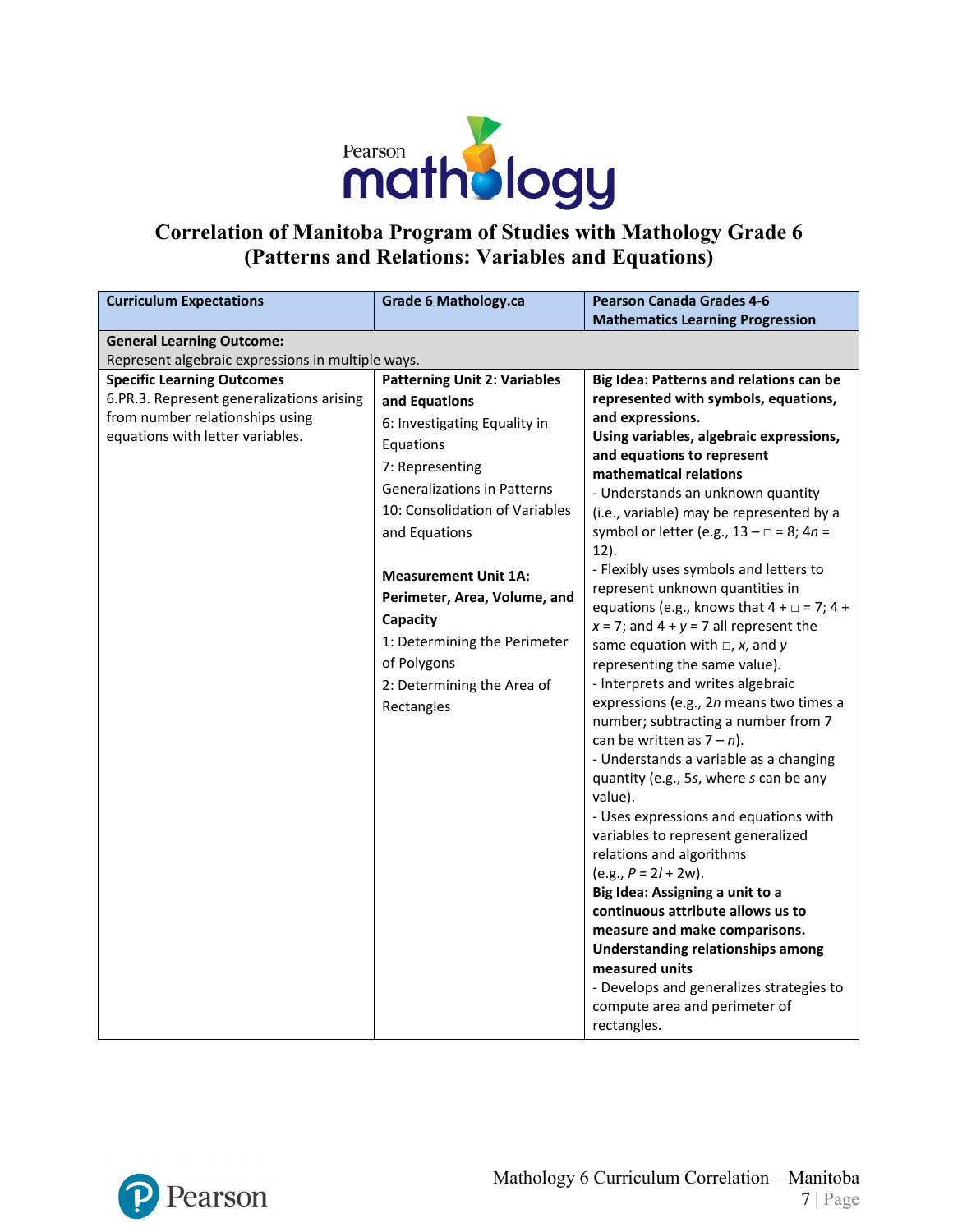| 6.PR.4. Demonstrate and explain the<br>meaning of preservation of equality,<br>concretely, pictorially, and symbolically. | <b>Patterning Unit 2: Variables</b><br>and Equations<br>6: Investigating Equality in<br>Equations<br>10: Consolidation of Variables<br>and Equations | Big Idea: Patterns and relations can be<br>represented with symbols, equations,<br>and expressions.<br>Understanding equality and inequality,<br>building on generalized properties of<br>numbers and operations<br>- Recognizes that an equal sign between<br>two expressions with variables indicates<br>that the expressions are equivalent (e.g.,<br>$5n - 4 = 3n$ ; $3r = 2 + s$ ).<br>- Investigates and models the meaning<br>of preservation of equality of single<br>variable equations (e.g., $3x = 12$ ). |
|---------------------------------------------------------------------------------------------------------------------------|------------------------------------------------------------------------------------------------------------------------------------------------------|----------------------------------------------------------------------------------------------------------------------------------------------------------------------------------------------------------------------------------------------------------------------------------------------------------------------------------------------------------------------------------------------------------------------------------------------------------------------------------------------------------------------|
|---------------------------------------------------------------------------------------------------------------------------|------------------------------------------------------------------------------------------------------------------------------------------------------|----------------------------------------------------------------------------------------------------------------------------------------------------------------------------------------------------------------------------------------------------------------------------------------------------------------------------------------------------------------------------------------------------------------------------------------------------------------------------------------------------------------------|

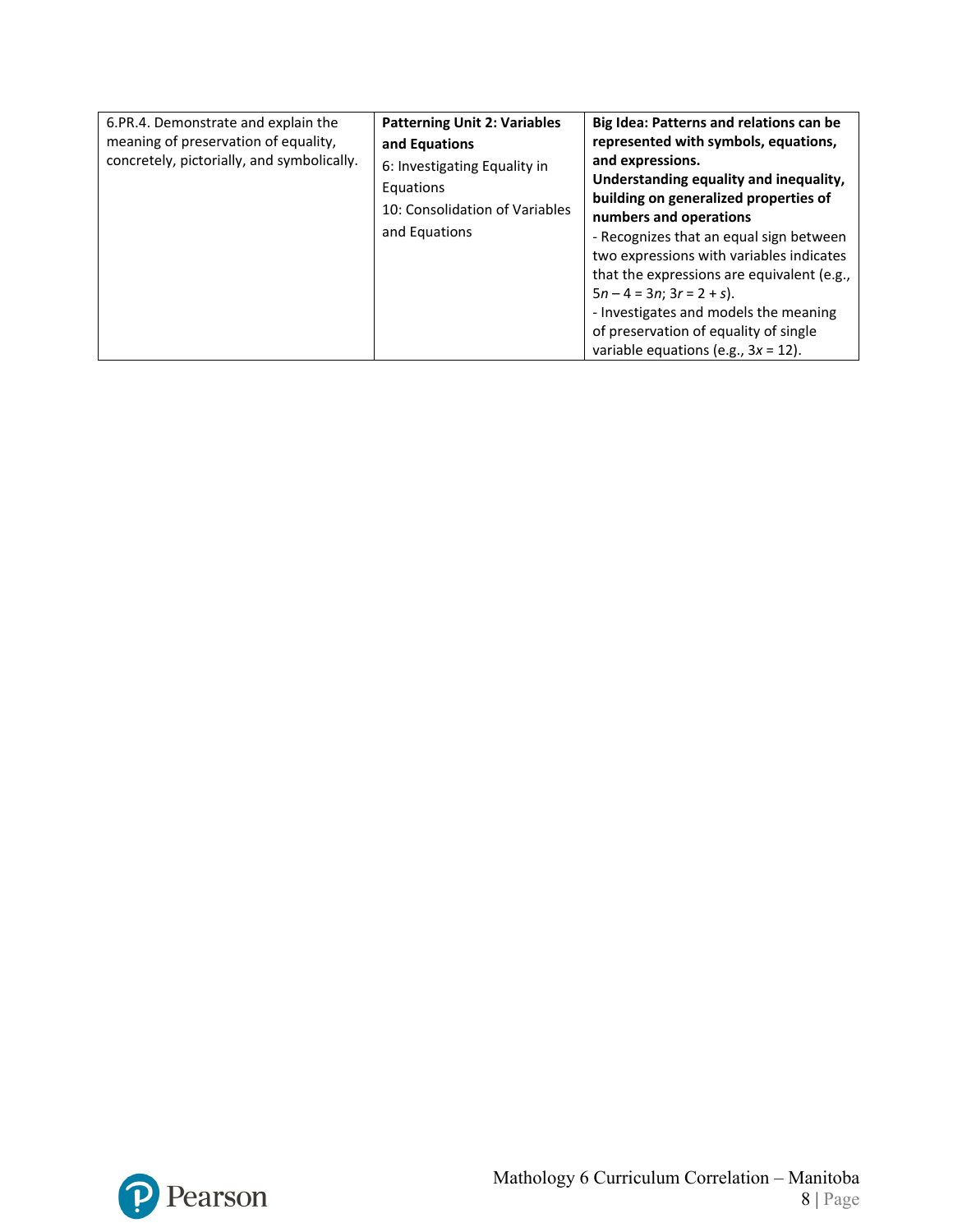

# **Correlation of Manitoba Program of Studies with Mathology Grade 6 (Shape and Space: Measurement)**

| <b>Curriculum Expectations</b>                                                                                                                                                                                                                                                                                                                                                                                                                   | <b>Grade 6 Mathology.ca</b>                                                                                                                                                                                 | <b>Pearson Canada Grades 4-6</b><br><b>Mathematics Learning Progression</b>                                                                                                                                                                                                                                                                                                                                                                                                                                                                                                                                                                                                                                                                                                                                                                                                                                                                                                        |  |
|--------------------------------------------------------------------------------------------------------------------------------------------------------------------------------------------------------------------------------------------------------------------------------------------------------------------------------------------------------------------------------------------------------------------------------------------------|-------------------------------------------------------------------------------------------------------------------------------------------------------------------------------------------------------------|------------------------------------------------------------------------------------------------------------------------------------------------------------------------------------------------------------------------------------------------------------------------------------------------------------------------------------------------------------------------------------------------------------------------------------------------------------------------------------------------------------------------------------------------------------------------------------------------------------------------------------------------------------------------------------------------------------------------------------------------------------------------------------------------------------------------------------------------------------------------------------------------------------------------------------------------------------------------------------|--|
| <b>General Learning Outcome:</b><br>Use direct or indirect measurement to solve problems.                                                                                                                                                                                                                                                                                                                                                        |                                                                                                                                                                                                             |                                                                                                                                                                                                                                                                                                                                                                                                                                                                                                                                                                                                                                                                                                                                                                                                                                                                                                                                                                                    |  |
| <b>Specific Learning Outcomes</b><br>6.SS.1. Demonstrate an understanding<br>of angles by<br>identifying examples of angles<br>in the environment<br>classifying angles according to<br>$\bullet$<br>their measure<br>estimating the measure of<br>$\bullet$<br>angles using 45°, 90°, and 180°<br>as reference angles<br>determining angle measures in<br>$\bullet$<br>degrees<br>drawing and labelling angles<br>when the measure is specified | <b>Geometry Unit 1A: 2-D</b><br><b>Shapes and Angles</b><br>1: Classifying and Measuring<br>Angles<br>2: Measuring and<br><b>Constructing Angles</b><br>6: Consolidation of 2-D<br><b>Shapes and Angles</b> | Big Idea: Many things in our world (e.g.,<br>objects, spaces, events) have attributes<br>that can be measured and compared.<br>Understanding attributes that can be<br>measured, compared, and ordered<br>- Understands angle as an attribute that<br>can be measured and compared.<br>- Understands angle is additive (e.g., 90°<br>can be visualized as nine sectors that are<br>$10^\circ$ each).<br>Big Idea: Assigning a unit to a<br>continuous attribute allows us to<br>measure and make comparisons.<br>Selecting and using units to estimate,<br>measure, construct, and make<br>comparisons<br>- Measures, constructs, and estimates<br>angles using degrees.<br>Big Idea: 2-D shapes and 3-D solids can<br>be analyzed and classified in different<br>ways by their attributes.<br>Investigating geometric attributes and<br>properties of 2-D shapes and 3-D solids<br>- Draws, compares, and classifies angles<br>(i.e., right, acute, obtuse, straight,<br>reflex). |  |
| 6.SS.2. Demonstrate that the sum of<br>interior angles is<br>180° in a triangle<br>$\bullet$<br>360° in a quadrilateral<br>$\bullet$                                                                                                                                                                                                                                                                                                             | <b>Geometry Unit 1A: 2-D</b><br><b>Shapes and Angles</b><br>3: Classifying Triangles<br>4: Identifying and<br><b>Constructing Triangles</b><br>6: Consolidation of 2-D<br>Shapes and Angles                 | Big Idea: Assigning a unit to a<br>continuous attribute allows us to<br>measure and make comparisons.<br><b>Understanding relationships among</b><br>measured units<br>- Investigates and generalizes sum of<br>interior angles of triangles (i.e., sum of<br>angles of a triangle is 180°).                                                                                                                                                                                                                                                                                                                                                                                                                                                                                                                                                                                                                                                                                       |  |

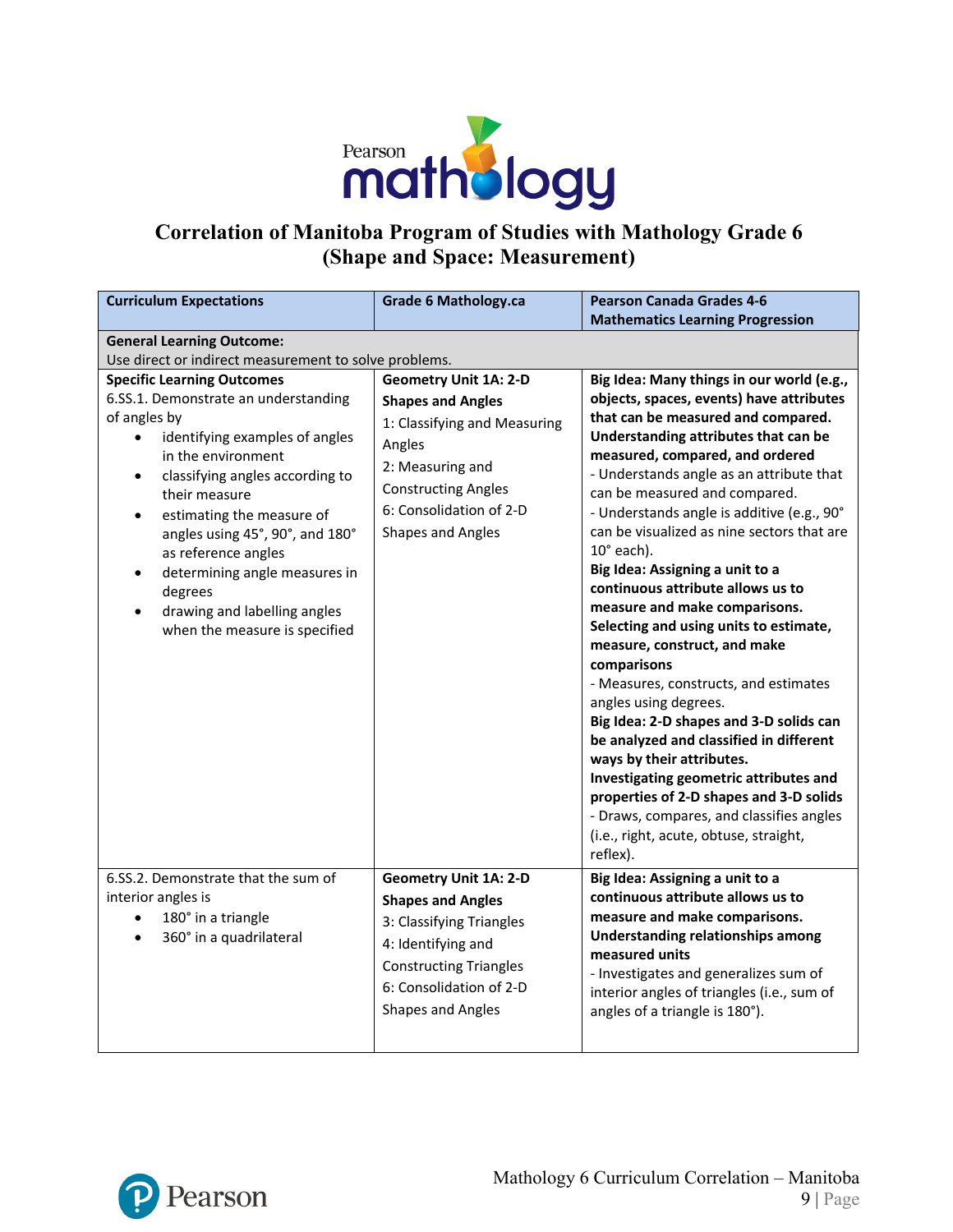| 6.SS.3. Develop and apply a formula for<br>determining the<br>perimeter of polygons<br>area of rectangles<br>volume of right rectangular<br>prisms | <b>Measurement Unit 1A:</b><br>Perimeter, Area, Volume,<br>and Capacity<br>1: Determining the Perimeter<br>of Polygons<br>2: Determining the Area of<br>Rectangles<br>4: Determining the Volume of<br><b>Right Rectangular Prisms</b><br>6: Consolidation of Perimeter,<br>Area, Volume, and Capacity | Big Idea: Assigning a unit to a<br>continuous attribute allows us to<br>measure and make comparisons.<br>Selecting and using units to estimate,<br>measure, construct, and make<br>comparisons<br>- Measures, constructs, and estimates<br>perimeter and area of regular and<br>irregular polygons.<br>Understanding relationships among<br>measured units<br>- Develops and generalizes strategies to<br>compute area and perimeter of<br>rectangles.<br>- Develops and generalizes strategies<br>and formulas to compute volumes of |
|----------------------------------------------------------------------------------------------------------------------------------------------------|-------------------------------------------------------------------------------------------------------------------------------------------------------------------------------------------------------------------------------------------------------------------------------------------------------|---------------------------------------------------------------------------------------------------------------------------------------------------------------------------------------------------------------------------------------------------------------------------------------------------------------------------------------------------------------------------------------------------------------------------------------------------------------------------------------------------------------------------------------|
|                                                                                                                                                    |                                                                                                                                                                                                                                                                                                       | right rectangular prisms.                                                                                                                                                                                                                                                                                                                                                                                                                                                                                                             |

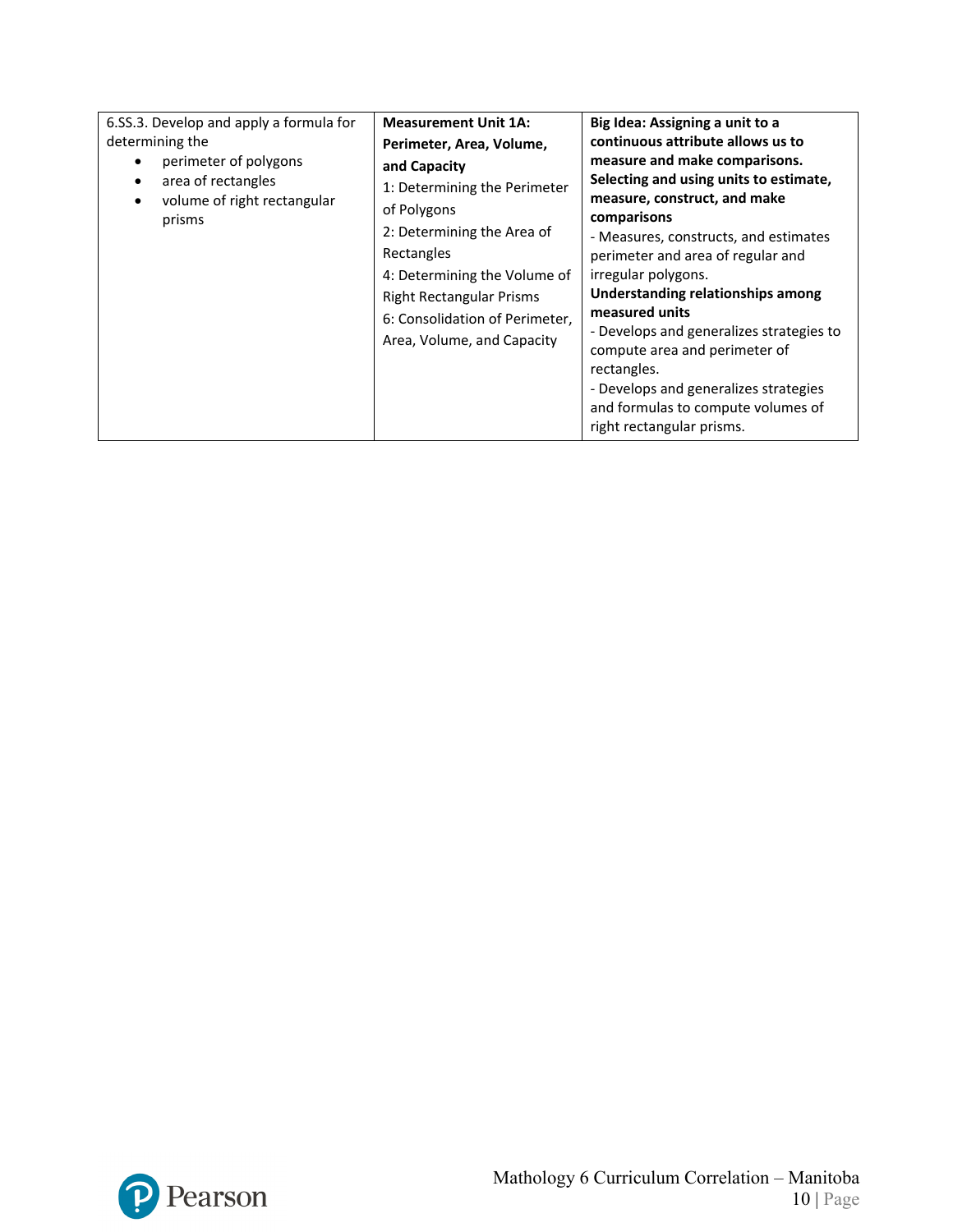

### **Correlation of Manitoba Program of Studies with Mathology Grade 6 (Shape and Space: 3-D Objects and 2-D Shapes)**

| <b>Curriculum Expectations</b>                                                                        | <b>Grade 6 Mathology.ca</b>   | <b>Pearson Canada Grades 4-6</b>                                                    |  |
|-------------------------------------------------------------------------------------------------------|-------------------------------|-------------------------------------------------------------------------------------|--|
|                                                                                                       |                               | <b>Mathematics Learning Progression</b>                                             |  |
| <b>General Learning Outcome:</b>                                                                      |                               |                                                                                     |  |
| Describe the characteristics of 3-D objects and 2-D shapes, and analyze the relationships among them. |                               |                                                                                     |  |
| <b>Specific Learning Outcomes</b>                                                                     | <b>Geometry Unit 1A: 2-D</b>  | Big Ideas: 2-D shapes and 3-D solids can                                            |  |
| 6.SS.4. Construct and compare triangles,                                                              | <b>Shapes and Angles</b>      | be analyzed and classified in different                                             |  |
| including                                                                                             | 3: Classifying Triangles      | ways by their attributes.                                                           |  |
| scalene                                                                                               | 4: Identifying and            | Investigating geometric attributes and<br>properties of 2-D shapes and 3-D solids   |  |
| isosceles<br>$\bullet$                                                                                | <b>Constructing Triangles</b> | - Sorts, describes, constructs, and                                                 |  |
| equilateral<br>right                                                                                  | 6: Consolidation of 2-D       | classifies polygons based on side                                                   |  |
| obtuse                                                                                                | Shapes and Angles             | attributes (e.g., parallel, perpendicular,                                          |  |
| acute<br>$\bullet$                                                                                    |                               | regular/irregular).                                                                 |  |
| in different orientations.                                                                            |                               | - Sorts, describes, and classifies 2-D                                              |  |
|                                                                                                       |                               | shapes based on their geometric                                                     |  |
|                                                                                                       |                               | properties (e.g., side length, angles,                                              |  |
|                                                                                                       |                               | diagonals).                                                                         |  |
|                                                                                                       |                               | - Classifies 2-D shapes within a hierarchy                                          |  |
|                                                                                                       |                               | based on their properties (e.g.,                                                    |  |
|                                                                                                       |                               | rectangles are a subset of                                                          |  |
|                                                                                                       |                               | parallelograms).                                                                    |  |
| 6.SS.5. Describe and compare the sides<br>and angles of regular and irregular                         | <b>Geometry Unit 1A: 2-D</b>  | Big Ideas: 2-D shapes and 3-D solids can<br>be analyzed and classified in different |  |
| polygons.                                                                                             | <b>Shapes and Angles</b>      | ways by their attributes.                                                           |  |
|                                                                                                       | 5: Investigating Polygons     | Investigating geometric attributes and                                              |  |
|                                                                                                       | 6: Consolidation of 2-D       | properties of 2-D shapes and 3-D solids                                             |  |
|                                                                                                       | Shapes and Angles             | - Sorts, describes, constructs, and                                                 |  |
|                                                                                                       |                               | classifies polygons based on side                                                   |  |
|                                                                                                       |                               | attributes (e.g., parallel, perpendicular,                                          |  |
|                                                                                                       |                               | regular/irregular).                                                                 |  |
|                                                                                                       |                               | - Sorts, describes, and classifies 2-D                                              |  |
|                                                                                                       |                               | shapes based on their geometric                                                     |  |
|                                                                                                       |                               | properties (e.g., side lengths, angles,                                             |  |
|                                                                                                       |                               | diagonals).                                                                         |  |

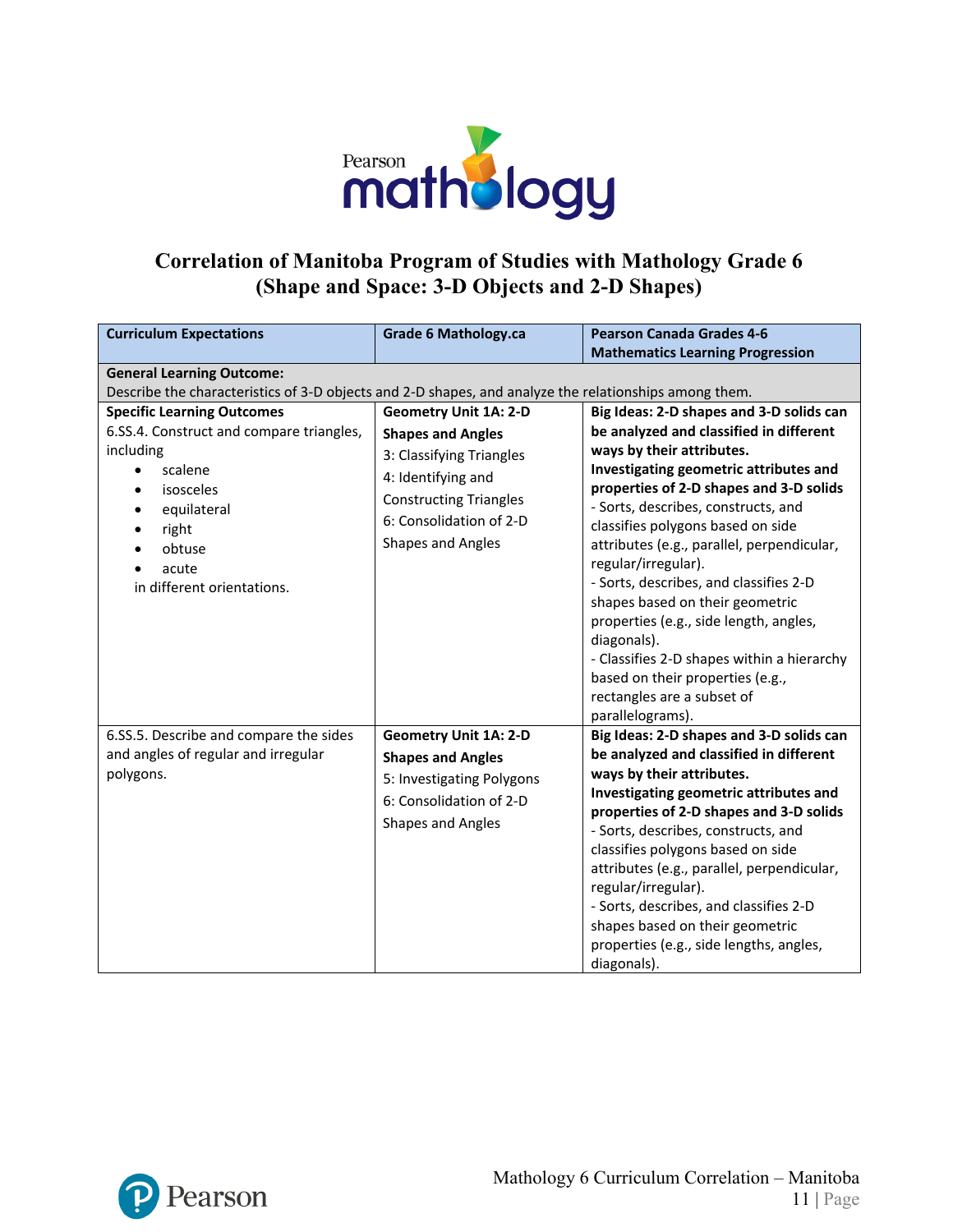

### **Correlation of Manitoba Program of Studies with Mathology Grade 6 (Shape and Space: Transformations)**

| <b>Curriculum Expectations</b>                                                                                                                                                                   | <b>Grade 6 Mathology.ca</b>                                                                                                                                                                                                 | <b>Pearson Canada Grades 4-6</b><br><b>Mathematics Learning Progression</b>                                                                                                                                                                                                                                                                                                                                                                |
|--------------------------------------------------------------------------------------------------------------------------------------------------------------------------------------------------|-----------------------------------------------------------------------------------------------------------------------------------------------------------------------------------------------------------------------------|--------------------------------------------------------------------------------------------------------------------------------------------------------------------------------------------------------------------------------------------------------------------------------------------------------------------------------------------------------------------------------------------------------------------------------------------|
| <b>General Learning Outcome:</b>                                                                                                                                                                 |                                                                                                                                                                                                                             |                                                                                                                                                                                                                                                                                                                                                                                                                                            |
| Describe and analyze position and motion of objects and shapes.                                                                                                                                  |                                                                                                                                                                                                                             |                                                                                                                                                                                                                                                                                                                                                                                                                                            |
| <b>Specific Learning Outcomes</b><br>6.SS.6. Perform a combination of<br>transformations (translations, rotations,<br>or reflections) on a single 2-D shape, and<br>draw and describe the image. | <b>Geometry Unit 2A:</b><br><b>Transformations</b><br>7: Rotating 2-D Shapes on a<br>Grid<br>8: Single Transformations on a<br>Grid<br>9: Combining Transformations<br>on a Grid<br>12: Consolidation of<br>Transformations | Big Ideas: 2-D shapes and 3-D solids can<br>be transformed in many ways and<br>analyzed for change.<br>Exploring 2-D shapes and 3-D solids by<br>applying and visualizing transformations<br>- Identifies, describes, and performs<br>single transformations (i.e., translation,<br>reflection, rotation) on 2-D shapes.<br>- Identifies, describes, applies, and<br>creates a combination of successive<br>transformations on 2-D shapes. |
| 6.SS.7. Perform a combination of<br>successive transformations of 2-D<br>shapes to create a design, and identify<br>and describe the transformations.                                            | <b>Geometry Unit 2A:</b><br><b>Transformations</b><br>9: Combining Transformations<br>on a Grid<br>12: Consolidation of<br>Transformations                                                                                  | Big Ideas: 2-D shapes and 3-D solids can<br>be transformed in many ways and<br>analyzed for change.<br>Exploring 2-D shapes and 3-D solids by<br>applying and visualizing transformations<br>- Identifies, describes, and performs<br>single transformations (i.e., translation,<br>reflection, rotation) on 2-D shapes.<br>- Identifies, describes, applies, and<br>creates a combination of successive<br>transformations on 2-D shapes. |
| 6.SS.8. Identify and plot points in the<br>first quadrant of a Cartesian plane using<br>whole-number ordered pairs.                                                                              | <b>Geometry Unit 2A:</b><br><b>Transformations</b><br>10: Plotting and Reading<br>Coordinates<br>11: Transformations on a<br>Coordinate Plane<br>12: Consolidation of<br>Transformations                                    | Big Idea: Objects can be located in space<br>and viewed from multiple perspectives.<br>Locating and mapping objects in space<br>- Develops understanding of a Cartesian<br>plane as a coordinate system using<br>perpendicular axes.<br>- Plots and locates points on a Cartesian<br>plane, and relates the location to the two<br>axes. (Limited to the first quadrant.)                                                                  |

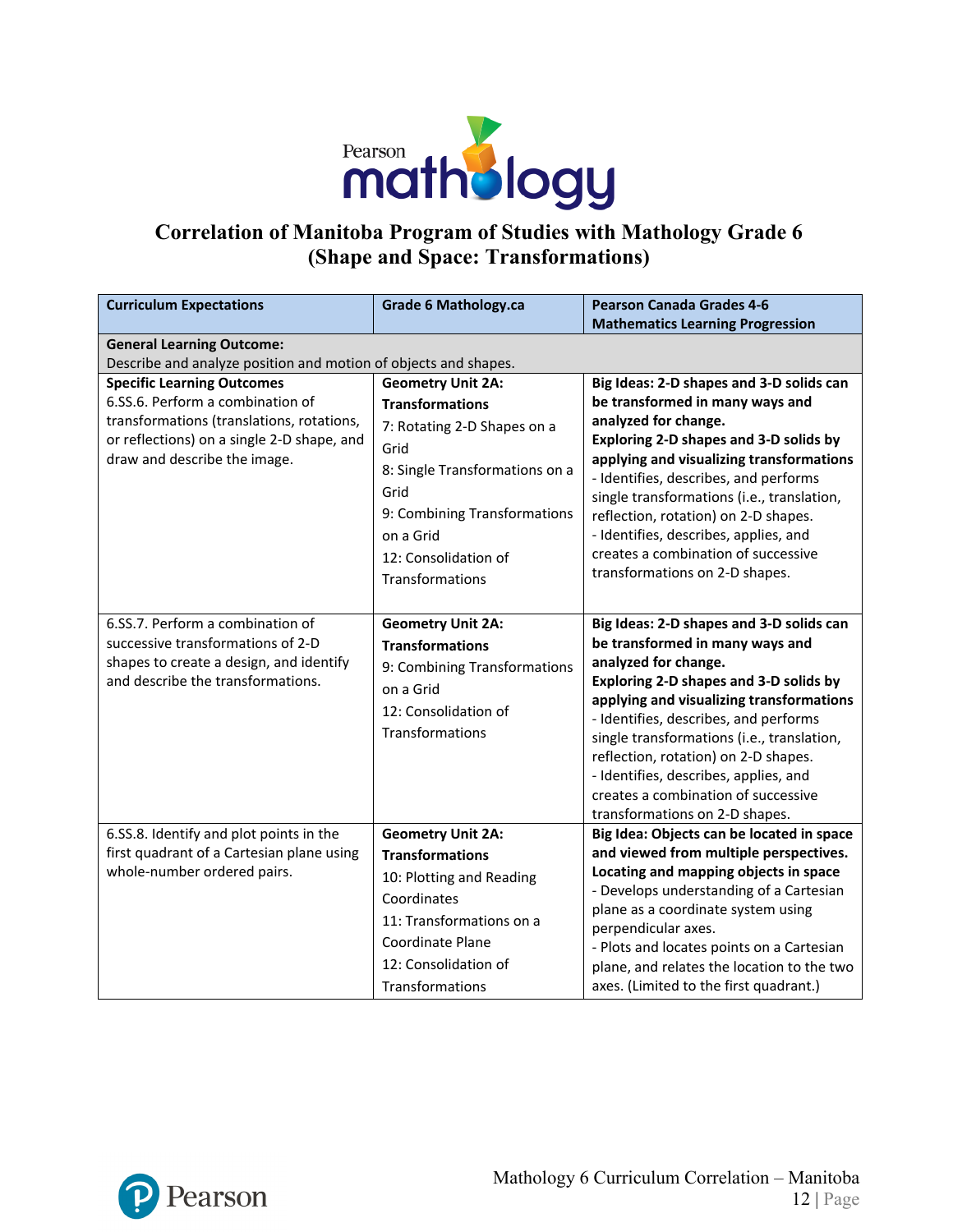| 6.SS.9. Perform and describe single<br>transformations of a 2-D shape in the<br>first quadrant of a Cartesian plane<br>(limited to whole-number vertices). | <b>Geometry Unit 2A:</b><br><b>Transformations</b><br>11: Transformations on a<br>Coordinate Plane<br>12: Consolidation of<br><b>Transformations</b> | Big Idea: Objects can be located in space<br>and viewed from multiple perspectives.<br>Locating and mapping objects in space<br>- Plots and locates points on a Cartesian<br>plane, and relates the location to the two<br>axes. (Limited to the first quadrant.)<br>- Analyzes and locates the vertices of 2-D<br>shapes after transformation on a<br>Cartesian plane. (Limited to the first<br>quadrant.) |
|------------------------------------------------------------------------------------------------------------------------------------------------------------|------------------------------------------------------------------------------------------------------------------------------------------------------|-------------------------------------------------------------------------------------------------------------------------------------------------------------------------------------------------------------------------------------------------------------------------------------------------------------------------------------------------------------------------------------------------------------|
|------------------------------------------------------------------------------------------------------------------------------------------------------------|------------------------------------------------------------------------------------------------------------------------------------------------------|-------------------------------------------------------------------------------------------------------------------------------------------------------------------------------------------------------------------------------------------------------------------------------------------------------------------------------------------------------------------------------------------------------------|

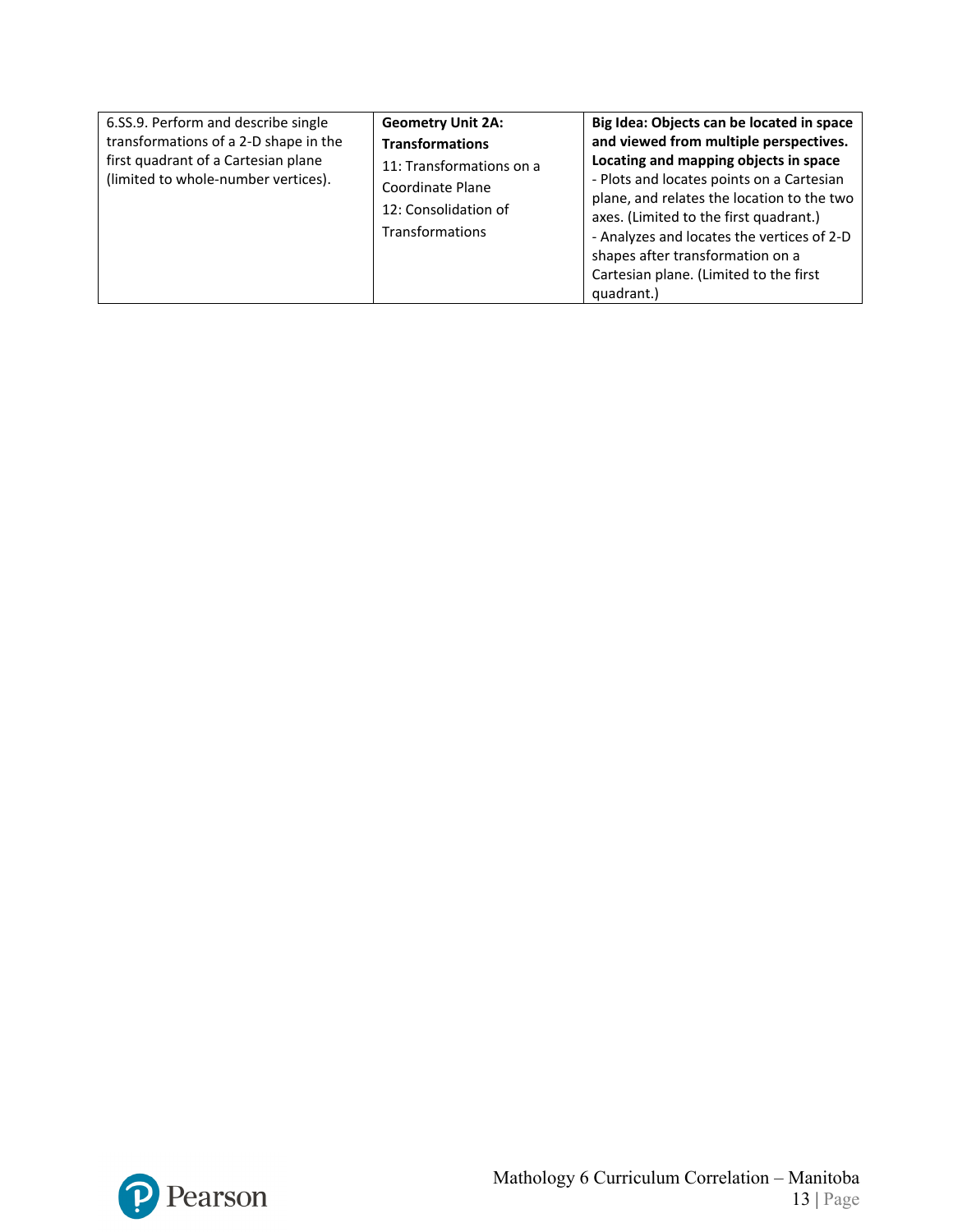

### **Correlation of Manitoba Program of Studies with Mathology Grade 6 (Statistics and Probability: Data Analysis)**

| <b>Curriculum Expectations</b>                        | <b>Grade 6 Mathology.ca</b>  | <b>Pearson Canada Grades 4-6</b>                                           |
|-------------------------------------------------------|------------------------------|----------------------------------------------------------------------------|
|                                                       |                              | <b>Mathematics Learning Progression</b>                                    |
| <b>General Learning Outcome:</b>                      |                              |                                                                            |
| Collect, display, and analyze data to solve problems. |                              |                                                                            |
| <b>Specific Learning Outcomes</b>                     | Data Management Unit 1:      | <b>Big Idea: Formulating questions,</b>                                    |
| 6.SP.1. Create, label, and interpret line             | <b>Data Management</b>       | collecting data, and consolidating data                                    |
| graphs to draw conclusions.                           | 1: Exploring Line Graphs     | in visual and graphical displays help us                                   |
|                                                       | 6: Consolidation of Data     | understand, predict, and interpret                                         |
|                                                       | Management                   | situations that involve uncertainty,                                       |
|                                                       |                              | variability, and randomness.                                               |
|                                                       |                              | Collecting data and organizing it into<br>categories                       |
|                                                       |                              | - Differentiates between discrete (e.g.,                                   |
|                                                       |                              | votes) and continuous (e.g., height) data.                                 |
|                                                       |                              | <b>Creating graphical displays of collected</b>                            |
|                                                       |                              | data                                                                       |
|                                                       |                              | - Represents data graphically using                                        |
|                                                       |                              | many-to-one correspondence with                                            |
|                                                       |                              | appropriate scales and intervals (e.g.,                                    |
|                                                       |                              | each symbol on pictograph represents 10                                    |
|                                                       |                              | people).                                                                   |
|                                                       |                              | - Chooses and justifies appropriate visual                                 |
|                                                       |                              | representations for displaying discrete                                    |
|                                                       |                              | (e.g., bar graph) and continuous (e.g.,                                    |
|                                                       |                              | line graph) data.                                                          |
| 6.SP.2. Select, justify, and use                      | Data Management Unit 1:      | <b>Big Idea: Formulating questions,</b>                                    |
| appropriate methods of collecting data,               | <b>Data Management</b>       | collecting data, and consolidating data                                    |
| including                                             | 3: Collecting and Organizing | in visual and graphical displays help us                                   |
| questionnaires<br>$\bullet$                           | Data                         | understand, predict, and interpret                                         |
| experiments                                           | 6: Consolidation of Data     | situations that involve uncertainty,                                       |
| databases<br>$\bullet$                                |                              | variability, and randomness.                                               |
| electronic media                                      | Management                   | Collecting data and organizing it into                                     |
|                                                       |                              | categories                                                                 |
|                                                       |                              | - Constructs data organizers to support                                    |
|                                                       |                              | data collection (e.g., creates tally chart                                 |
|                                                       |                              | or line plot on a grid to collect survey                                   |
|                                                       |                              | data).                                                                     |
|                                                       |                              | - Selects and justifies an appropriate<br>method of data collection (e.g., |
|                                                       |                              | experiment, observation, survey) based                                     |
|                                                       |                              | on question posed.                                                         |
|                                                       |                              |                                                                            |

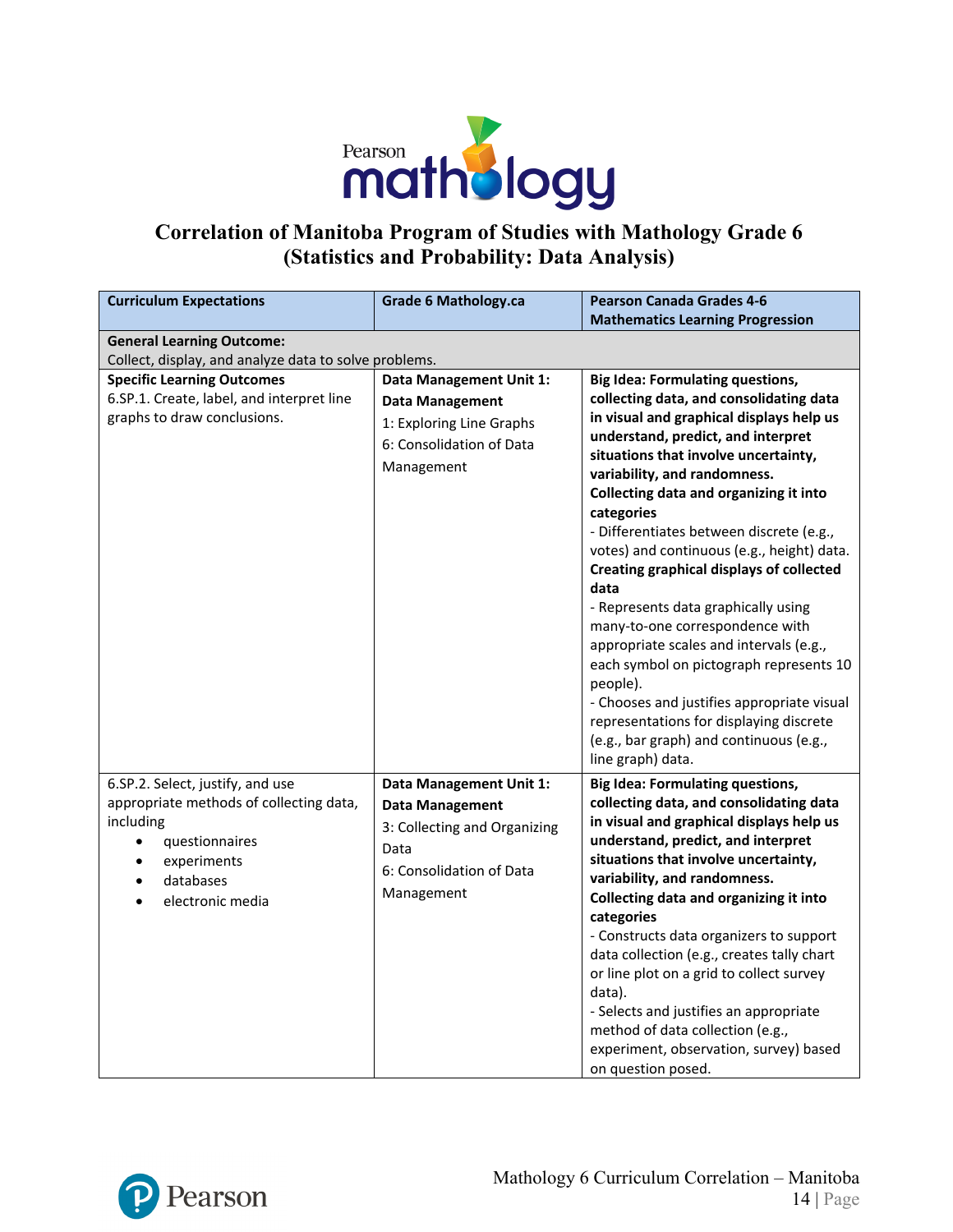| 6.SP.3. Graph collected data and analyze | Data Management Unit 1:      | <b>Big Idea: Formulating questions,</b>                                  |
|------------------------------------------|------------------------------|--------------------------------------------------------------------------|
| the graph to solve problems.             | <b>Data Management</b>       | collecting data, and consolidating data                                  |
|                                          | 3: Collecting and Organizing | in visual and graphical displays help us                                 |
|                                          | Data                         | understand, predict, and interpret                                       |
|                                          | 4: Interpreting Graphs to    | situations that involve uncertainty,                                     |
|                                          | Solve Problems               | variability, and randomness.<br>Creating graphical displays of collected |
|                                          | 6: Consolidation of Data     | data                                                                     |
|                                          | Management                   | - Represents data graphically using                                      |
|                                          |                              | many-to-one correspondence with                                          |
|                                          |                              | appropriate scales and intervals (e.g.,                                  |
|                                          |                              | each symbol on pictograph represents 10                                  |
|                                          |                              | people).                                                                 |
|                                          |                              | - Chooses and justifies appropriate visual                               |
|                                          |                              | representations for displaying discrete                                  |
|                                          |                              | (e.g., bar graph) and continuous (e.g.,                                  |
|                                          |                              | line graph) data.                                                        |
|                                          |                              | Reading and interpreting data displays<br>and analyzing variability      |
|                                          |                              | - Reads and interprets data displays                                     |
|                                          |                              | using many-to-one correspondence.                                        |
|                                          |                              | Drawing conclusions by making                                            |
|                                          |                              | inferences and justifying decisions                                      |
|                                          |                              | based on data collected                                                  |
|                                          |                              | - Draws conclusions on data presented.                                   |
|                                          |                              | - Interprets the results of data presented                               |
|                                          |                              | graphically from primary (e.g., class                                    |
|                                          |                              | survey) and secondary (e.g., online news                                 |
|                                          |                              | report) sources.                                                         |